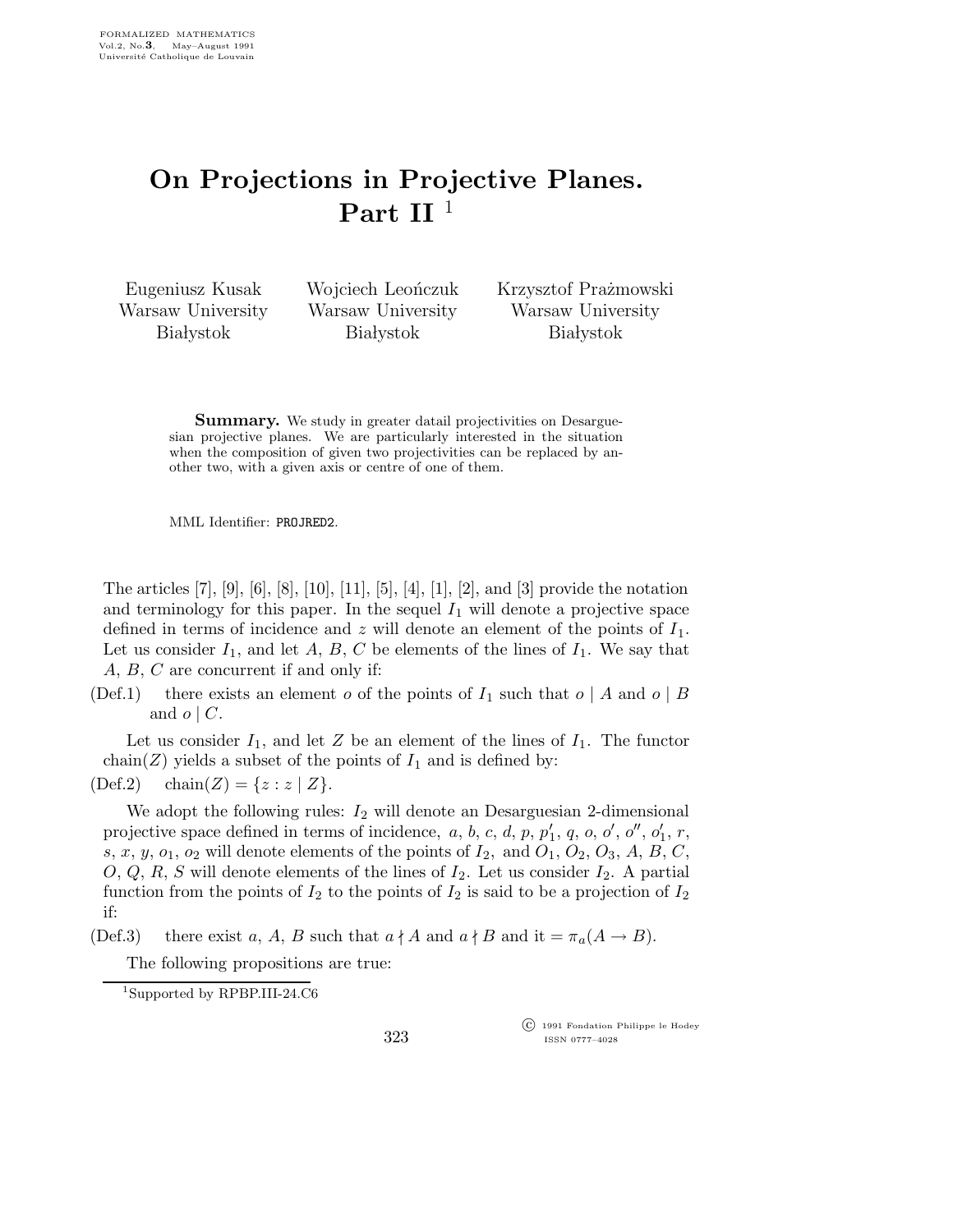- (1) If  $A = B$  or  $B = C$  or  $C = A$ , then A, B, C are concurrent.
- (2) If  $A, B, C$  are concurrent, then  $A, C, B$  are concurrent and  $B, A, C$ are concurrent and  $B, C, A$  are concurrent and  $C, A, B$  are concurrent and  $C, B, A$  are concurrent.
- (3) If  $o \nmid A$  and  $o \nmid B$  and  $y \mid B$ , then there exists x such that  $x \mid A$  and  $\pi_o(A \rightarrow B)(x) = y.$
- (4) If  $o \nmid A$  and  $o \nmid B$ , then  $\text{rng } \pi_o(A \rightarrow B) \subseteq$  the points of  $I_2$ .
- (5) If  $o \nmid A$  and  $o \nmid B$ , then dom  $\pi_o(A \rightarrow B) = \text{chain}(A)$ .
- (6) If  $o \nmid A$  and  $o \nmid B$ , then  $\text{rng } \pi_o(A \to B) = \text{chain}(B)$ .
- (7) For an arbitrary x holds  $x \in \text{chain}(A)$  if and only if there exists a such that  $x = a$  and  $a \mid A$ .
- (8) If  $o \nmid A$  and  $o \nmid B$ , then  $\pi_o(A \rightarrow B)$  is one-to-one.
- (9) If  $o \nmid A$  and  $o \nmid B$ , then  $\pi_o(A \to B)^{-1} = \pi_o(B \to A)$ .
- (10) For every projection f of  $I_2$  holds  $f^{-1}$  is a projection of  $I_2$ .
- (11) If  $o \nmid A$ , then  $\pi_o(A \to A) = \mathrm{id}_{\text{chain}(A)}$ .
- (12) id<sub>chain</sub>(A) is a projection of  $I_2$ .
- (13) If  $o \nmid A$  and  $o \nmid B$  and  $o \nmid C$ , then  $\pi_o(C \to B) \cdot \pi_o(A \to C) = \pi_o(A \to C)$  $B)$ .
- (14) Suppose  $o_1 \nmid O_1$  and  $o_1 \nmid O_2$  and  $o_2 \nmid O_2$  and  $o_2 \nmid O_3$  and  $O_1$ ,  $O_2$ ,  $O_3$ are concurrent and  $O_1 \neq O_3$ . Then there exists o such that  $o \nmid O_1$  and  $o \nmid O_3$  and  $\pi_{o_2}(O_2 \to O_3) \cdot \pi_{o_1}(O_1 \to O_2) = \pi_o(O_1 \to O_3).$
- (15) Suppose that
	- $(i)$   $a \nmid A$ ,
	- (ii)  $b \nmid B$ ,
- (iii)  $a \nmid C$ ,
- $(iv)$   $b \nmid C$ ,
- (v)  $A, B, C$  are not concurrent,
- $(vi)$   $c | A$ ,
- $(vii)$   $c \mid C$ ,
- (viii)  $c \mid Q$ ,
- $(ix)$   $b \nmid Q$ ,
- $(x)$   $A \neq Q$ ,
- $(xi)$   $a \neq b$ ,
- (xii)  $b \neq q$ ,
- $(xiii)$   $a | O,$
- 
- $(xiv)$   $b | O,$
- $(xv)$  B, C, O are not concurrent,
- $(xvi)$  d | C,
- $(xvii)$   $d | B$ ,
- $(xviii)$   $a | O_1$ ,
- $(xix)$   $d | O_1$ ,
- $(xx)$   $p \mid A$ ,
- $(xxi)$   $p | O_1$ ,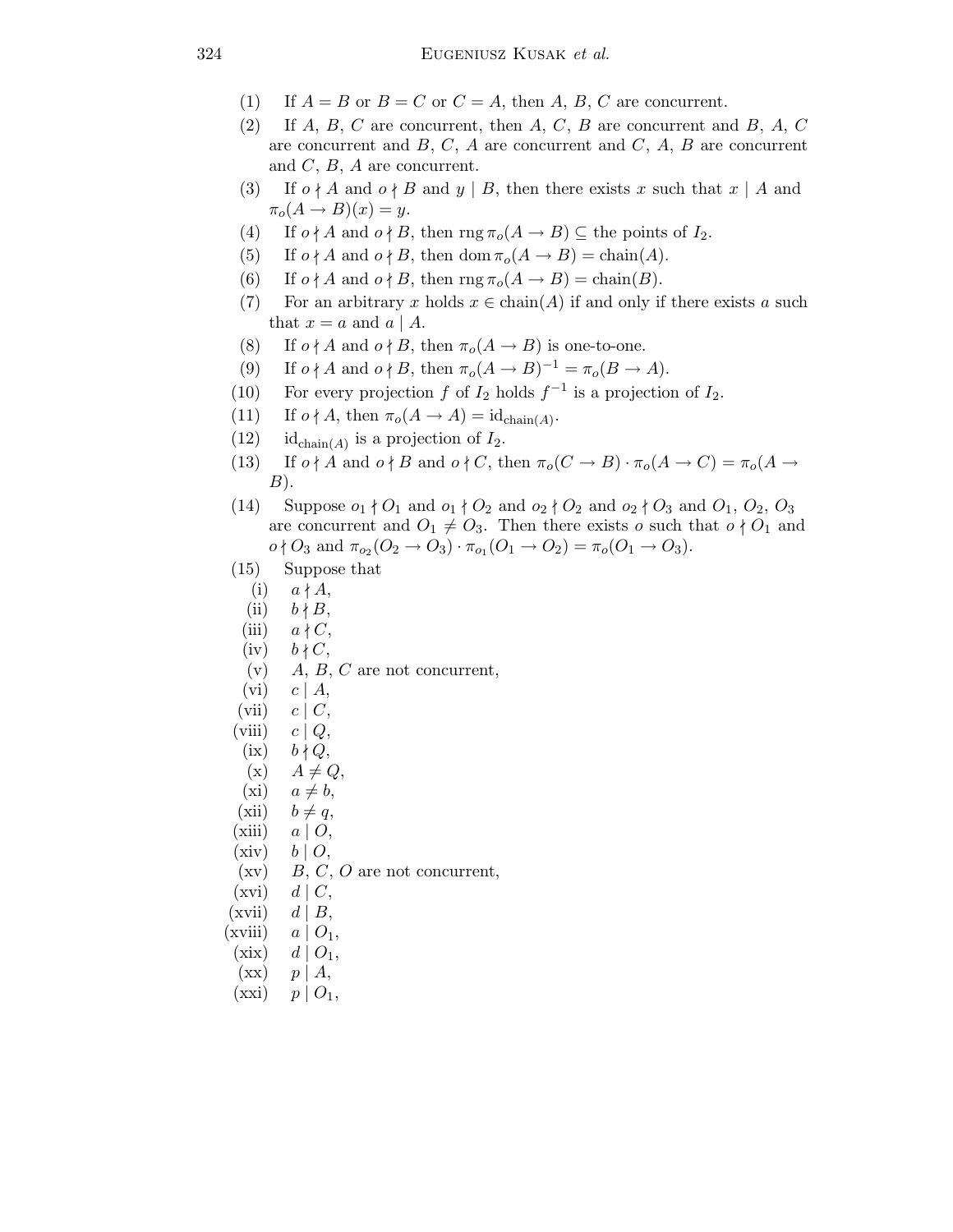$(xxii)$  q | O, (xxiii)  $q \mid O_2$ ,  $(xxiv)$   $p | O_2$ ,  $(xxy)$ ′  $\frac{1}{1} | O_2,$  $(x x v i)$   $d | O_3$ ,  $(xxvii)$   $b | O_3,$  $(xxviii)$ ′  $_1' | O_3,$  $(xxix)$ ′  $_1' | Q,$  $(xxx)$   $Q \neq C$ ,  $(xxxi)$   $q \neq a$ ,  $(xxxii)$  q  $\nmid A$ ,  $(xxxiii)$   $q \nmid Q$ . Then  $\pi_b(C \to B) \cdot \pi_a(A \to C) = \pi_b(Q \to B) \cdot \pi_q(A \to Q)$ . (16) Suppose that (i)  $a \nmid A$ , (ii)  $a \nmid C$ , (iii)  $b \nmid B$ ,  $(iv)$   $b \nmid C$ ,  $(v)$   $b \nmid Q$ , (vi)  $A, B, C$  are not concurrent, (vii)  $a \neq b$ , (viii)  $b \neq q$ ,  $(ix)$   $A \neq Q$ ,  $(x)$   $c, o \mid A$ ,  $(xi)$   $o, o'', d \mid B$ ,  $(xii)$   $c, d, o' \mid C$ , (xiii)  $a, b, d \mid O$ ,  $(xiv)$  $_1' | Q,$  $(\mathrm{xv})$   $a, o, o' \mid O_1,$  $(xvi)$   $b, o', o'_1 | O_2$ ,  $(xvi)$ <br> $(xvii)$  $'_{1},q\mid O_{3},$ (xviii)  $q \mid O$ . Then  $\pi_b(C \to B) \cdot \pi_a(A \to C) = \pi_b(Q \to B) \cdot \pi_a(A \to Q)$ . (17) Suppose that (i)  $a \nmid A$ , (ii)  $a \nmid C$ , (iii)  $b \nmid B$ ,  $(iv)$   $b \nmid C$ ,  $(v)$   $b \nmid Q$ , (vi)  $A, B, C$  are not concurrent, (vii)  $B, C, O$  are not concurrent, (viii)  $A \neq Q$ , (ix)  $Q \neq C$ ,

 $(x)$   $a \neq b$ ,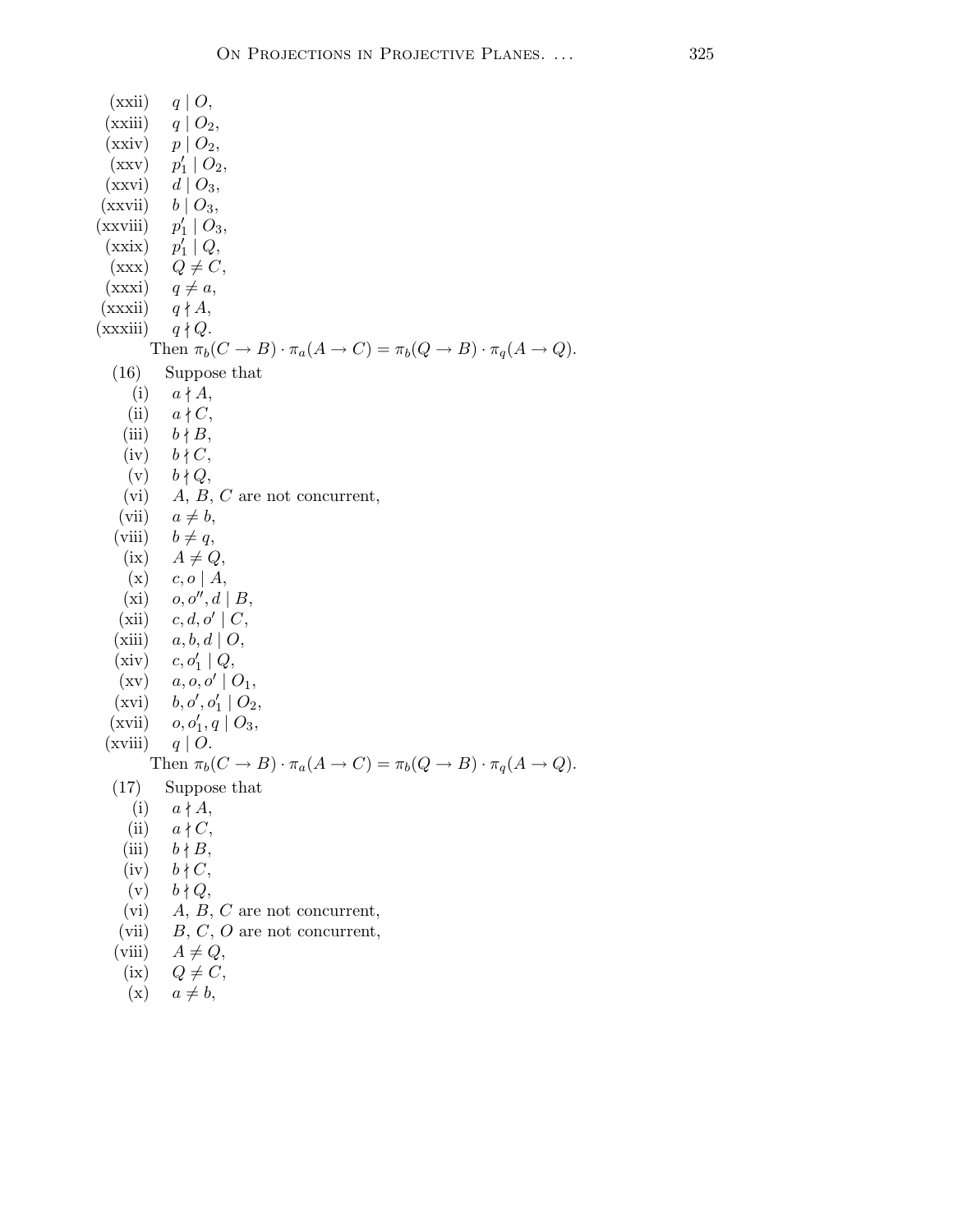$(xi)$   $c, p | A,$  $(xii)$  d | B, (xiii)  $c, d \mid C$ , (xiv)  $a, b, q \mid O$ ,  $(\mathrm{xv})$   $c, p'_1 \mid Q,$  $(xvi)$   $a, d, p \mid O_1$ ,  $(xvii)$  q, p,  $p'_1 | O_2$ , (xvii)<br>(xviii)  $\frac{1}{1} \mid O_3.$ Then  $q \neq a$  and  $q \neq b$  and  $q \nmid A$  and  $q \nmid Q$ . (18) Suppose that (i)  $a \nmid A$ , (ii)  $a \nmid C$ , (iii)  $b \nmid B$ ,  $(iv)$   $b \nmid C$ ,  $(v)$   $b \nmid Q$ , (vi)  $A, B, C$  are not concurrent, (vii)  $a \neq b$ , (viii)  $A \neq Q$ , (ix)  $c, o \mid A$ , (x)  $o, o'', d | B$ ,  $(xi)$   $c, d, o' \mid C$ , (xii)  $a, b, d \mid O$ ,  $(xiii)$  $_1' | Q,$  $(xiv)$   $a, o, o' \mid O_1$ ,  $(\mathrm{xv})$   $b, o', o'_1 \mid O_2,$  $\begin{pmatrix} xy \\ xvi \end{pmatrix}$  $'_{1},q\mid O_{3},$ (xvii)  $q \mid O$ . Then  $q \nmid A$  and  $q \nmid Q$  and  $b \neq q$ . (19) Suppose that (i)  $a \nmid A$ , (ii)  $a \nmid C$ , (iii)  $b \nmid B$ ,  $(iv)$   $b \nmid C$ ,  $(v)$   $q \nmid A$ , (vi)  $A, B, C$  are not concurrent, (vii)  $B, C, O$  are not concurrent, (viii)  $a \neq b$ ,

- $(ix)$   $b \neq q$ ,
- $(x)$   $q \neq a$ ,
- $(xi)$   $c, p \mid A$ ,
- $(xii)$  d | B,
- (xiii)  $c, d \mid C$ ,
- (xiv)  $a, b, q \mid O$ ,
- $(\mathrm{xv})$   $c, p'_1 \mid Q,$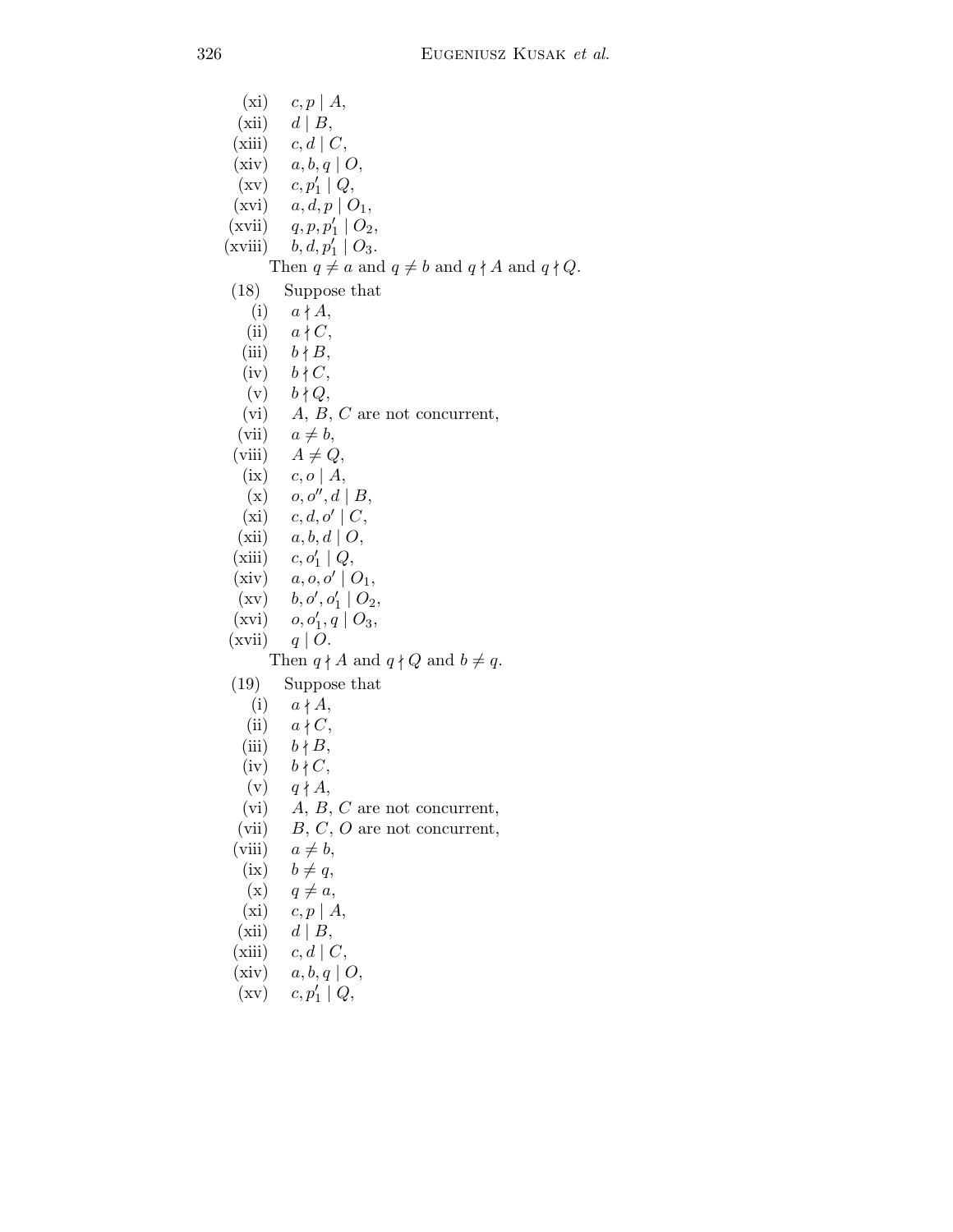|      | $(xvi)$ $a, d, p \mid O_1$ ,                                                                                            |
|------|-------------------------------------------------------------------------------------------------------------------------|
|      | (xvii) $q, p, p'_1 \mid O_2$ ,                                                                                          |
|      | (xviii) $b, d, p'_1 \mid O_3$ .                                                                                         |
|      | Then $Q \neq A$ and $Q \neq C$ and $q \nmid Q$ and $b \nmid Q$ .                                                        |
| (20) | Suppose that                                                                                                            |
|      | (i) $a \nmid A$ ,                                                                                                       |
|      | (ii) $a \nmid C$ ,                                                                                                      |
|      | (iii) $b \nmid B$ ,                                                                                                     |
|      | $(iv)$ $b \nmid C$ ,                                                                                                    |
|      | $(v)$ $q \nmid A$ ,                                                                                                     |
|      | (vi) $\overrightarrow{A}$ , $\overrightarrow{B}$ , $C$ are not concurrent,<br>(vii) $a \neq b$ ,<br>(viii) $b \neq q$ , |
|      |                                                                                                                         |
|      |                                                                                                                         |
|      | (ix) $c, o \mid A$ ,                                                                                                    |
|      | $(x)$ $o, o'', d \mid B$                                                                                                |
|      | $\begin{array}{cc} \mbox{(xi)} & c,d,o'\mid C,\\ \mbox{(xii)} & a,b,d\mid O, \end{array}$                               |
|      |                                                                                                                         |
|      | (xiii) $c, o'_1   Q$ ,                                                                                                  |
|      | (xiv) $a, o, o' \mid O_1$ ,                                                                                             |
|      | $(xv)$ $b, o', o'_1   O_2,$                                                                                             |
|      | (xvi) $o, o'_1, q \mid O_3$ ,                                                                                           |
|      | (xvii) $q \mid O$ .                                                                                                     |
|      | Then $b \nmid Q$ and $q \nmid Q$ and $A \neq Q$ .                                                                       |
|      | $(21)$ Suppose that                                                                                                     |
|      | (i) $a \nmid A$ ,                                                                                                       |
|      | (ii) $b \nmid B$ ,                                                                                                      |
|      | (iii) $a \nmid C$ ,                                                                                                     |
|      | $(iv)$ $b \nmid C$ ,                                                                                                    |
|      | (v) $A, B, C$ are not concurrent,                                                                                       |
|      | (vi) $\vec{A}, \vec{C}, \vec{Q}$ are concurrent,<br>(vii) $\vec{b} \nmid \vec{Q}$ ,                                     |
|      | (viii) $A \neq Q$ ,                                                                                                     |
|      | $(ix)$ $a \neq b$ ,                                                                                                     |
|      | $(x)$ $a \mid O,$                                                                                                       |
|      | $(xi)$ $b \mid O.$                                                                                                      |
|      | Then there exists q such that $q \mid O$ and $q \nmid A$ and $q \nmid Q$ and $\pi_b(C \rightarrow$                      |
|      | $B) \cdot \pi_a(A \to C) = \pi_b(Q \to B) \cdot \pi_q(A \to Q).$                                                        |
| (22) | Suppose that                                                                                                            |
| (i)  | $a \nmid A$                                                                                                             |
| (ii) | $b \nmid B$                                                                                                             |
|      |                                                                                                                         |

- (iii)  $a \nmid C$ ,
- (iv)  $b \nmid C$ ,
- (v)  $A, B, C$  are not concurrent,
- (vi)  $B, C, Q$  are concurrent,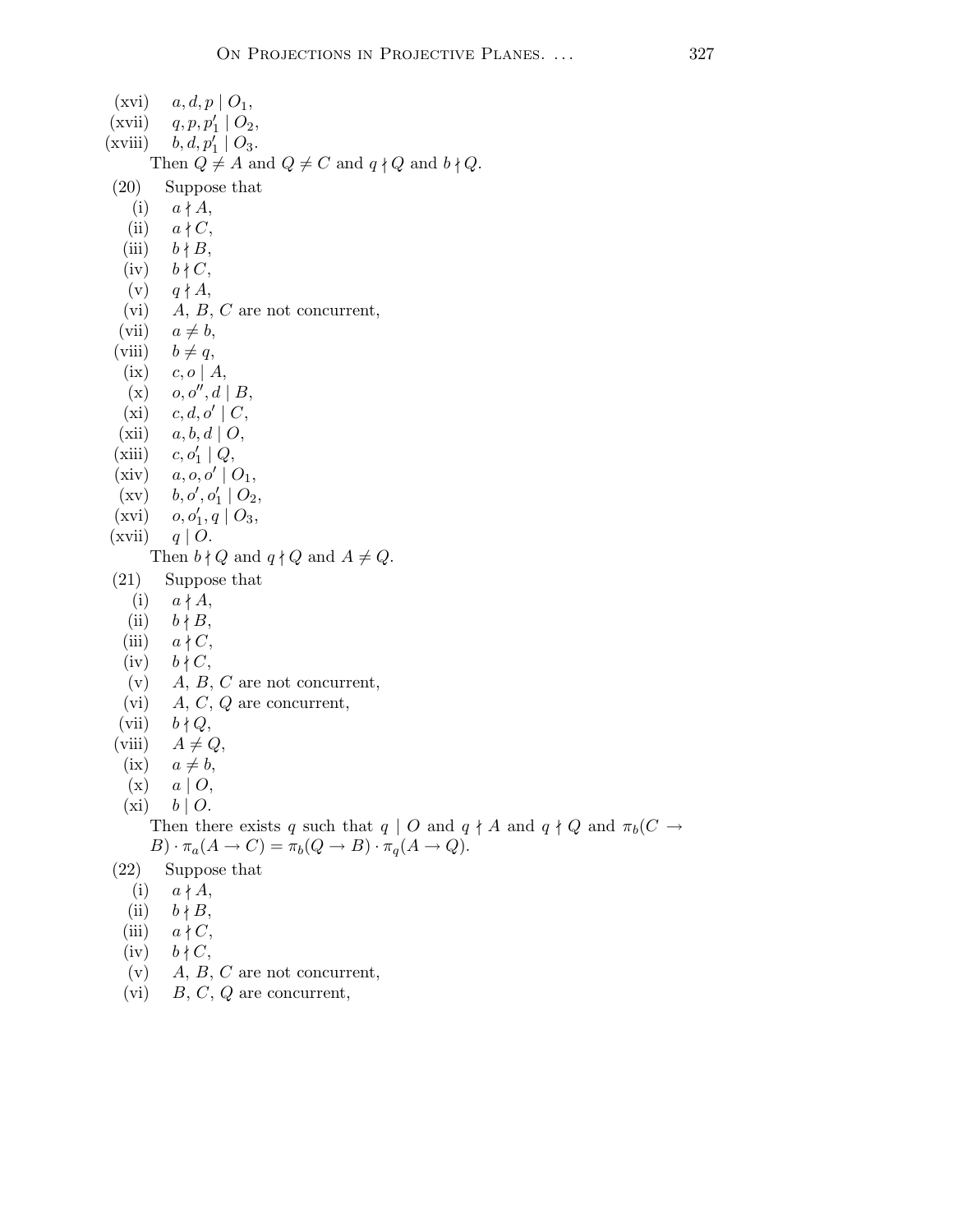(vii)  $a \nmid Q$ , (viii)  $B \neq Q$ ,  $(ix)$   $a \neq b,$  $(x)$   $a \mid O$ ,  $(xi)$   $b \mid O.$ Then there exists q such that  $q | O$  and  $q \nmid B$  and  $q \nmid Q$  and  $\pi_b(C \rightarrow$  $B) \cdot \pi_a(A \to C) = \pi_q(Q \to B) \cdot \pi_a(A \to Q).$ (23) Suppose that  $(i)$   $a \nmid A$ ,  $(ii)$   $b \nmid B$ , (iii)  $a \nmid C$ ,  $(iv)$   $b \nmid C$ ,  $(v)$   $a \nmid B$ ,  $(vi)$   $b \nmid A$ ,  $(vii)$   $c | A$ , (viii)  $c \mid C$ ,  $(ix)$  d | B,  $(x)$  d  $|C,$  $(xi)$   $a \mid S$ ,  $(xii)$  d | S,  $(xiii)$   $c | R$ ,  $(xiv)$   $b | R$ ,  $(xv)$  s | A,  $(xvi)$  s  $|S,$  $(xvii)$   $r | B$ ,  $(xviii)$   $r | R$ ,  $(xix)$   $s | Q$ ,  $(xx)$   $r | Q$ ,  $(xxi)$  A, B, C are not concurrent. Then  $\pi_b(C \to B) \cdot \pi_a(A \to C) = \pi_a(Q \to B) \cdot \pi_b(A \to Q)$ . (24) Suppose  $a \nmid A$  and  $b \nmid B$  and  $a \nmid C$  and  $b \nmid C$  and  $a \neq b$  and  $a \mid O$  and

- $b \mid O$  and  $q \mid O$  and  $q \nmid A$  and  $q \neq b$  and  $A, B, C$  are not concurrent. Then there exists Q such that A, C, Q are concurrent and  $b \nmid Q$  and  $q \nmid Q$  and  $\pi_b(C \to B) \cdot \pi_a(A \to C) = \pi_b(Q \to B) \cdot \pi_q(A \to Q)$ .
- (25) Suppose  $a \nmid A$  and  $b \nmid B$  and  $a \nmid C$  and  $b \nmid C$  and  $a \neq b$  and  $a \mid O$  and  $b \mid O$  and  $q \mid O$  and  $q \nmid B$  and  $q \neq a$  and A, B, C are not concurrent. Then there exists Q such that B, C, Q are concurrent and  $a \nmid Q$  and  $q \nmid Q$  and  $\pi_b(C \to B) \cdot \pi_a(A \to C) = \pi_q(Q \to B) \cdot \pi_a(A \to Q)$ .

## References

- [1] Czesław Byliński. Functions and their basic properties. Formalized Mathematics,  $1(1):55-65, 1990.$
- [2] Czesław Byliński. Partial functions. Formalized Mathematics,  $1(2):357-367$ , 1990.